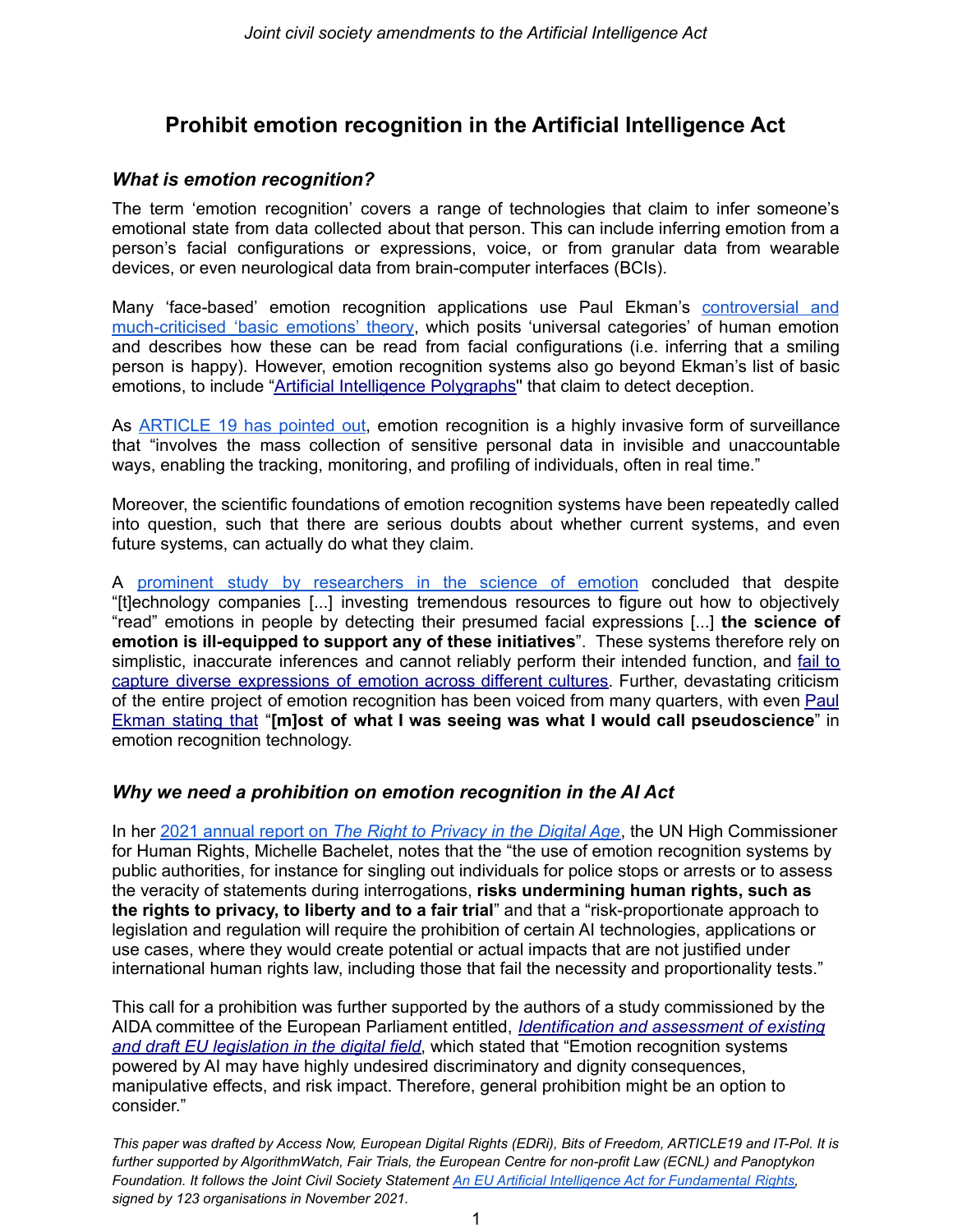In their Joint Opinion on the AI Act, the European Data Protection Board (EDPB) and European Data Protection Supervisor (EDPS) state that the "use of AI to infer emotions of a natural person is highly undesirable and should be prohibited." The EDPB-EDPS statement further notes that exceptions should be made for "certain well-specified use-cases, namely for health or research purposes". However, the fact that these systems are so controversial, and have been shown to be based on flawed scientific premises, suggests that they should not be allowed in sensitive domains such as health unless subject to rigorous clinical validation and the highest level of regulatory scrutiny.

Regardless of whether AI systems can actually infer our emotional state, making unwanted inferences about our emotional state represents an unacceptable intrusion into our private mental life, undermining our rights to privacy and [freedom](https://www.accessnow.org/cms/assets/uploads/2021/11/UN-Special-Rapporteur-on-Freedom-of-Religion-or-Belief_-Consultation-on-freedom-of-thought-technology.pdf) of thought. If security forces use emotion recognition to detect [potentially](https://thenextweb.com/news/british-police-to-trial-facial-recognition-system-that-detects-your-mood) ['aggressive](https://thenextweb.com/news/british-police-to-trial-facial-recognition-system-that-detects-your-mood)' [people](https://thenextweb.com/news/british-police-to-trial-facial-recognition-system-that-detects-your-mood) in crowds or at protests and proactively apprehend these people before they have committed any aggressive act, it doesn't matter whether the inference was flawed or not; the consequences are real and undermine our rights to freedom of expression and freedom of assembly.

AI systems designed to reveal and manipulate our innermost thoughts and feelings, and which are based on dubious scientific premises, represent one of the greatest threats to the European Union's desire to create an ecosystem of trust and excellence for AI and must be prohibited.

#### *Amendments to the AI Act's treatment of emotion recognition*

There are a number of flaws and issues in the treatment of emotion recognition in the AI Act.

Firstly, **the definition of emotion recognition in Article 3, paragraph (34) of the AI Act is [technically](https://www.europarl.europa.eu/RegData/etudes/STUD/2021/696968/IPOL_STU(2021)696968_EN.pdf) flawed**. This definition is limited to systems that use **biometric data**, defined in Article 3(33) as data relating "to the physical, physiological or behavioural characteristics of a natural person, which allow or confirm the unique identification of that natural person."

The key question is: **does all physiological data allow unique identification?** Emotion recognition systems often use physiological data that arguably **don't meet the high bar for identification required to be classified as biometric data** (e.g. galvanic skin [response\)](https://ieeexplore.ieee.org/document/7825064). In such cases, providers could argue that **their system is not subject to obligations under the AIA.**

To rectify this potential loophole, **a new definition should be added to Article 1 for biometrics-based data** to cover data related to the physical, physiological or behavioural characteristics of a natural person which does not allow or confirm unique identification**.**

**An amendment should also be made to Recital 7 to clarify the need for the inclusion of a definition of biometrics-based data**, and to clarify that it is intended purely to capture data that falls outside the scope of the existing definition of biometric data in the GDPR.

The definition of emotion recognition should then **be modified so as to clarify that it includes systems which use biometrics-based data, and to clearly include so-called 'AI polygraphs' and other systems that claim to detect deception**.

It is important to note that this definition must specifically refer to systems that make inferences about emotions or states of mind based on physiological and other data, and thus does not cover systems that detect purely physiological traits or behaviours, such as [whether](https://link.springer.com/chapter/10.1007/978-3-030-47679-3_4) a driver is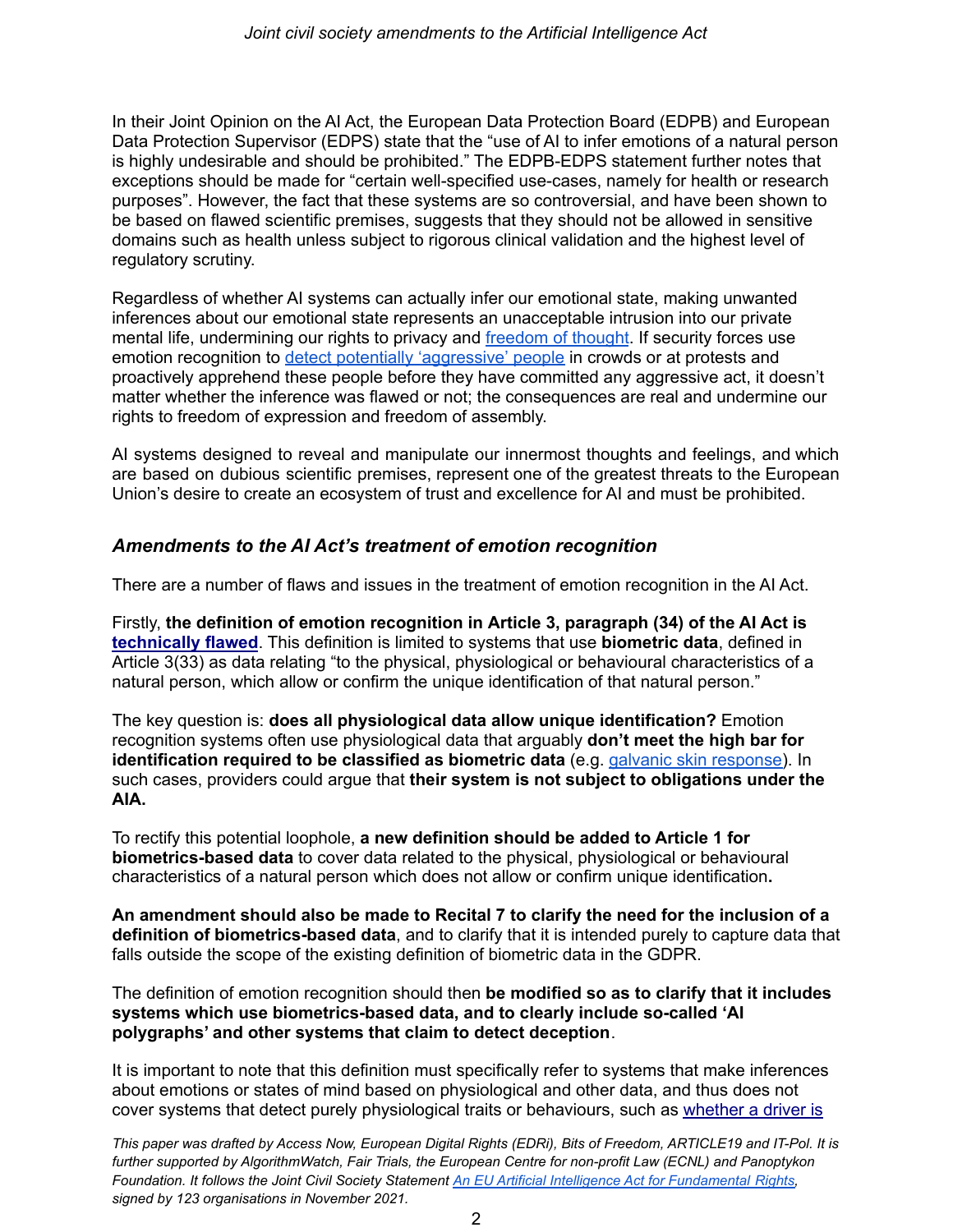falling [asleep](https://link.springer.com/chapter/10.1007/978-3-030-47679-3_4) or whether a caller to an [emergency](https://www.weforum.org/agenda/2018/06/this-ai-detects-cardiac-arrests-during-emergency-calls/) services line is having a heart attack. Recognition of simple facial expressions, gestures or characteristics of a person's voice, such as detecting if a person is smiling, frowning, gesturing with their hands, shouting or whispering, should also not be considered emotion recognition. AI applications that provide information on these for users, such as persons with disabilities, can be considered as ordinary assistive devices and are thus subject to existing legal frameworks for assistive technologies and – insofar as they use high-risk AI – the rules established for such systems in the AI Act.

Secondly, **a general prohibition on emotion recognition should be added to the list of prohibited practices.**

#### *On the need for exceptions to the prohibition on emotion recognition*

While we firmly believe that a general prohibition on emotion recognition is necessary to safeguard people's fundamental rights, **we wish to engage in a constructive dialogue with any stakeholders who believe that exceptions should be made for certain limited use cases**. The use cases most commonly presented as requiring such an exception are related to healthcare, assistive technologies and in related therapeutic contexts for persons with disabilities such as visual impairment or certain people on the autism spectrum who may have difficulty recognising emotions. However, these arguments are not supported by any widespread call from any group of disabled people for the development of such technologies, but are mainly driven by certain researchers and companies.

Groups representing autistic people, such as the [European](https://eucap.eu/about-eucap/) Council of Autistic People, and scholars who have investigated issues related to autism and AI, such as Os [Keyes,](https://digitalcommons.odu.edu/cgi/viewcontent.cgi?article=1021&context=sociotechnicalcritique) are sceptical of both the need and the feasibility of such technology for any significant proportion of the autism spectrum, noting that a small number of autistic people may have a specific impairment in this area, but it is not a defining feature of the autism spectrum. According to the idea of the "Double [Empathy](https://www.autism.org.uk/advice-and-guidance/professional-practice/double-empathy) Problem", people who differ from each other neurologically have equal difficulty interpreting each others' emotions. This means that the 'problem' does not lie with neurominorities only, and therefore any emotion detection system trained to recognize so-called 'normal' expressions of emotion would privilege the neurotypical person only. This could in fact exacerbate problems. These arguments should be considered when discussing the needs of other neurominorities and neurological impairments, as well.

Given that there are serious doubts about the potential effectiveness of emotion recognition systems, any exceptions for such uses must be specific and limited, and subject to the strictest safeguards and highest standards of testing and scientific validation to ensure that they do not cause serious harm in sensitive cases such as healthcare, or give misleading information about emotions to people with any impairment that may limit their ability to detect emotions.

There is a serious risk that unscientific, flawed emotion recognition systems used in such contexts, or ones based on a medical-model interpretation of disability only and failing to consider the complexity of interactions where disability arises, would lead to more harm for the people they are intended to help. Where certain uses of emotion recognition technologies are permitted, measures should be put in place to inform users of the limitations, potential risks, including flawed outcomes, of such technologies, as well as to ensure that such technologies are not used against people with disabilities or in ways that undermine their rights.

Moreover, while there are claims that emotion recognition systems can help persons with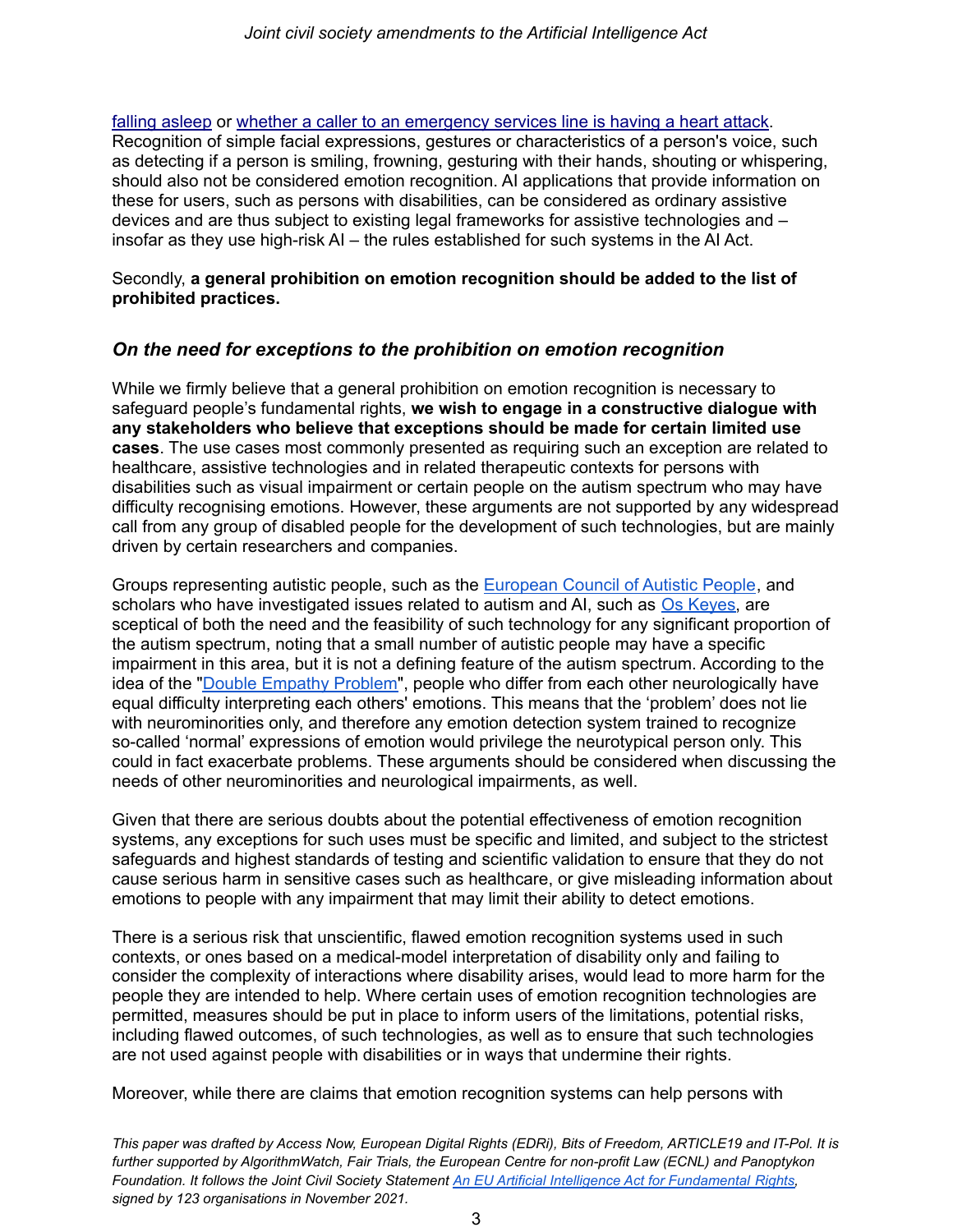disabilities, the UN Special Rapporteur on the rights of persons with disabilities, Gerard Quinn, in his 2021 report on artificial [intelligence](https://undocs.org/en/A/HRC/49/52) and the rights of persons with disabilities, notes that:

#### *emotion-processing algorithms may misinterpret the facial expressions of autistic persons, people with Williams syndrome or others with atypical facial expressions, such as persons who have experienced stroke, Parkinson's disease, or Bell's palsy*

As such, the use of emotion recognition systems to help one group of persons with disabilities may inadvertently undermine the rights of other persons with disabilities. If emotion detection systems are combined with attempts to teach autistic people about the ['correct'](https://digitalcommons.odu.edu/cgi/viewcontent.cgi?article=1021&context=sociotechnicalcritique) ways to show emotion, there is also the risk of embedding ableist [stereotypes](https://digitalcommons.odu.edu/cgi/viewcontent.cgi?article=1021&context=sociotechnicalcritique) and reinforcing a problematic image of autistic people as "suffering from a disorder, one characterised by stunted or absent social skills and emotional awareness" as opposed to the neurodiversity perspective that "seek[s] to portray autism and autists in a more positive light." It is important to guard against AI applications being used to serve manipulation or coercion in the name of rehabilitation, signalling to any group of disabled people that their natural emotional expressions are wrong or unacceptable and need to be masked and eradicated by imposing more "normal" expressions.

If, despite all this evidence about the lack of usefulness and danger posed by emotion recognition technologies as assistive technologies, certain groups representing persons with disabilities provide evidence that emotion recognition could in fact be useful for their needs, then consideration could be given to **an exception for these use cases. Any such uses of emotion recognition in assistive technologies must be developed in consultation with the full range of affected groups and relevant experts**, such that it ensures that any emotion recognition systems that are permitted for these limited use cases:

- undergo strict testing to ensure scientific and clinical validity;
- contain clear advice to anyone that may procure / use them about the limitations of such technologies and their potential risks, including of flawed or potentially harmful outcomes;
- are developed with the active participation and input of the groups they are intended to benefit, are subject to approval by those groups, and also consult those with expertise in the range of fundamental rights that could be deliberately or inadvertently impacted (for example privacy and data protection);
- are developed and deployed in a manner that respects the rights of all persons likely to be affected by them; and
- if a specific system cannot be developed in a way that proves compliance with the above criteria, then the risks of such a use case will be clearly unacceptable, and it will remain strictly prohibited under the AI Act.

If a specific emotion recognition system cannot fulfil these criteria, then it should not be made available on the market.

For a comprehensive position on stopping biometric mass surveillance in the AI Act, see also the amendment documents on **banning problematic uses of biometric [categorisation](https://www.accessnow.org/AIAct-biometric-categorisation)** and **prohibiting all remote biometric [identification](https://edri.org/our-work/the-eus-artificial-intelligence-act-civil-society-amendments/)**. Further modifications must also be made to Annex III to rectify issues with the treatment of biometric categorisation and other biometric technologies. For more information, see the related amendment documents on **[regulating](https://edri.org/our-work/the-eus-artificial-intelligence-act-civil-society-amendments/) [non-prohibited](https://edri.org/our-work/the-eus-artificial-intelligence-act-civil-society-amendments/) uses of biometrics in AI systems.** For more information on any of these issues, please contact Daniel Leufer [\(daniel.leufer@accessnow.org](mailto:daniel.leufer@accessnow.org)) and Ella Jakubowska